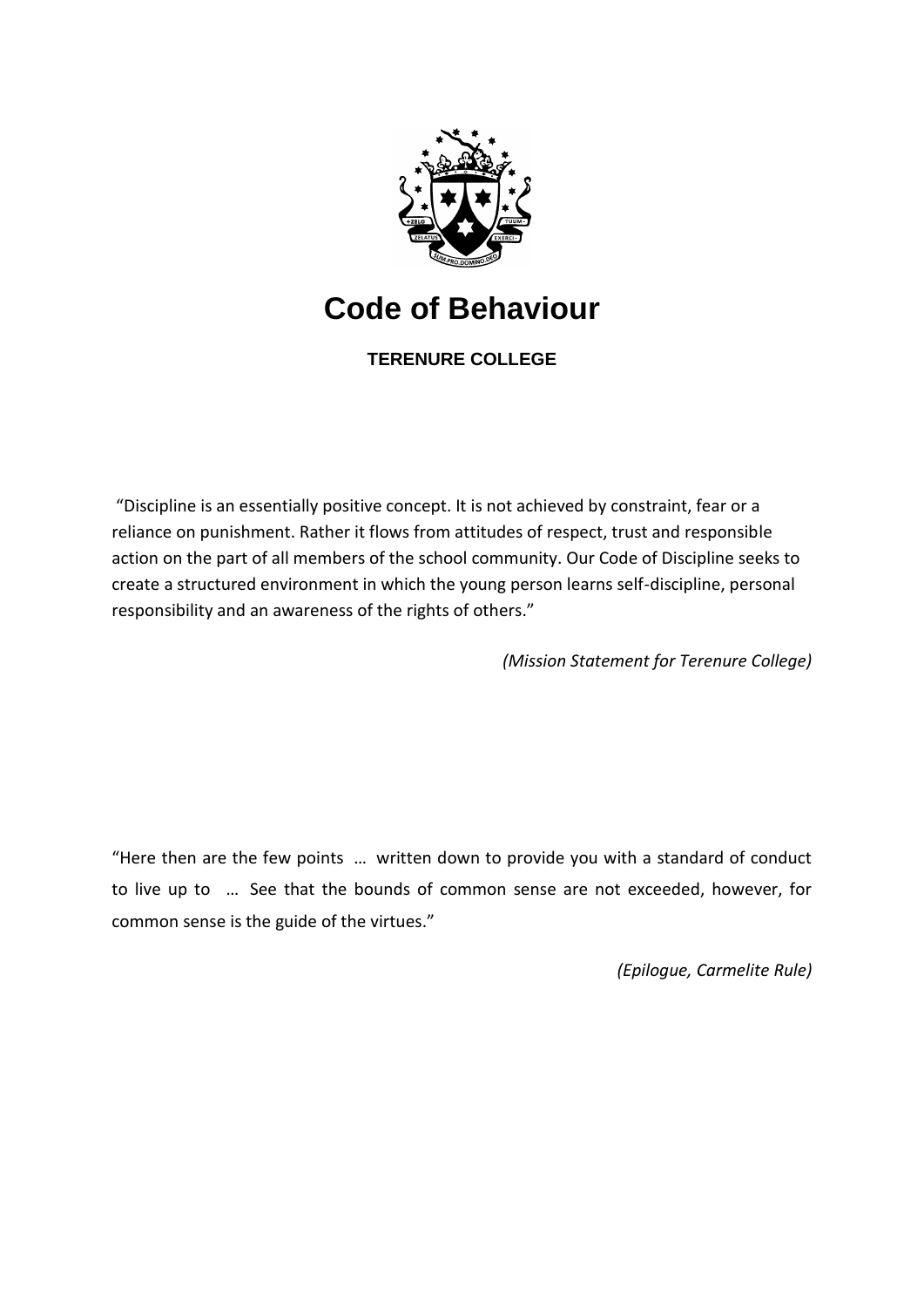## **CONTENTS:**

- 1. Introduction
- 2. Aims
- 3. General Behaviour
- 4. Respect for the School Environment
- 5. Roles and Responsibilities
- 6. School Regulations and Guidelines & Classroom Rules
- 7. Attendance and Punctuality
- 8. Supportive Measures
- 9. Awards and Affirmation
- 10. Sanctions
- 11. Breaches of Discipline
- 12. Interventions
- 13. Detention
- 14. Suspension
- 15. Expulsion
- 16. Conclusion
- 17. Appendices:
	- School Regulations and Guidelines
	- Classroom Rules
	- Anti-Bullying Policy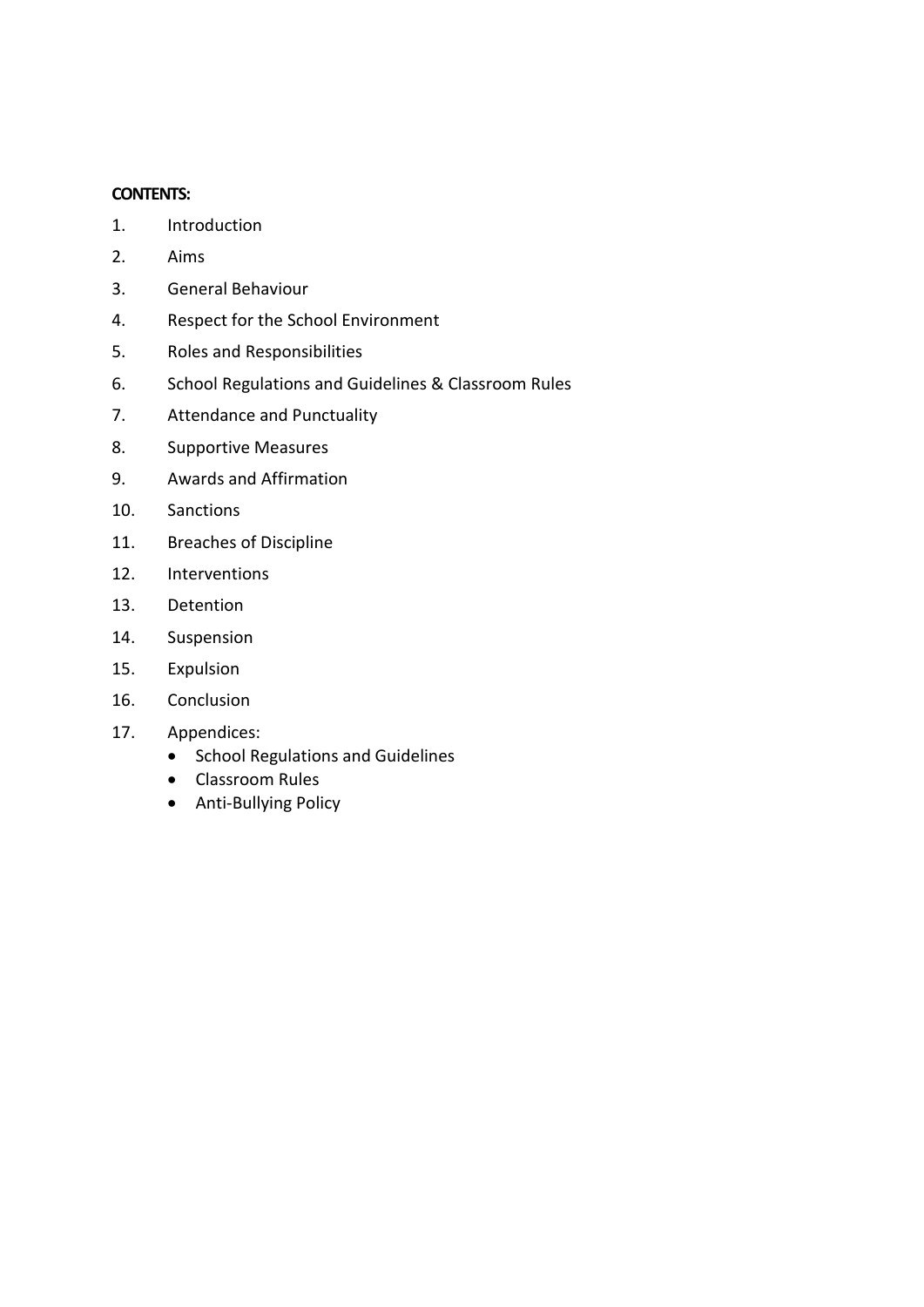#### **MISSION STATEMENT:**

The Mission (core ethos) of the College is contained in the College's Mission Statement, the preamble to which reads:

*Conscious of the mission of Jesus: "I have come that they may have life and have it to the full" (John 10:10), we aim to have a school community which is concerned with people as sons and daughters of God. In an atmosphere of welcome and warmth each individual is valued for himself or herself irrespective of ability and achievement. Each and every one learns to grow at different levels – intellectually, spiritually, psychologically, emotionally and physically – through involvement in a balance of academic, religious, cultural and sporting activities.*

- Mission Statement for Terenure College

# **1. INTRODUCTION:**

The School Management sets out below the rules, regulations and procedures which have been drawn up in collaboration with staff, parent(s)/guardian(s) and students and in the context of our aims and values, to ensure the smooth operation of the disciplinary system and the fostering of a positive learning environment. The Code of Behaviour is rooted in the belief that respect for the individual is essential to effective teaching and learning and is, thus, an integral part of a positive school environment. In applying the Code of Behaviour it is necessary to reach a balance between the interests of the individual student and the general welfare of the wider school community.

The Code of Behaviour applies to the campus of Terenure College, all school activities and all extra-curricular activities, including school tours, outings, matches, cup matches etc. The school reserves the right to impose in-house sanctions if a student's activities outside the school have a detrimental effect on the student's behaviour or academic performance in school, on the well being of any other student in this school or on the good name of the College.

The Code of Behaviour must be read in conjunction with the School Regulations and Guidelines, Classroom Rules and other school policies, in particular the Anti-Bullying Policy.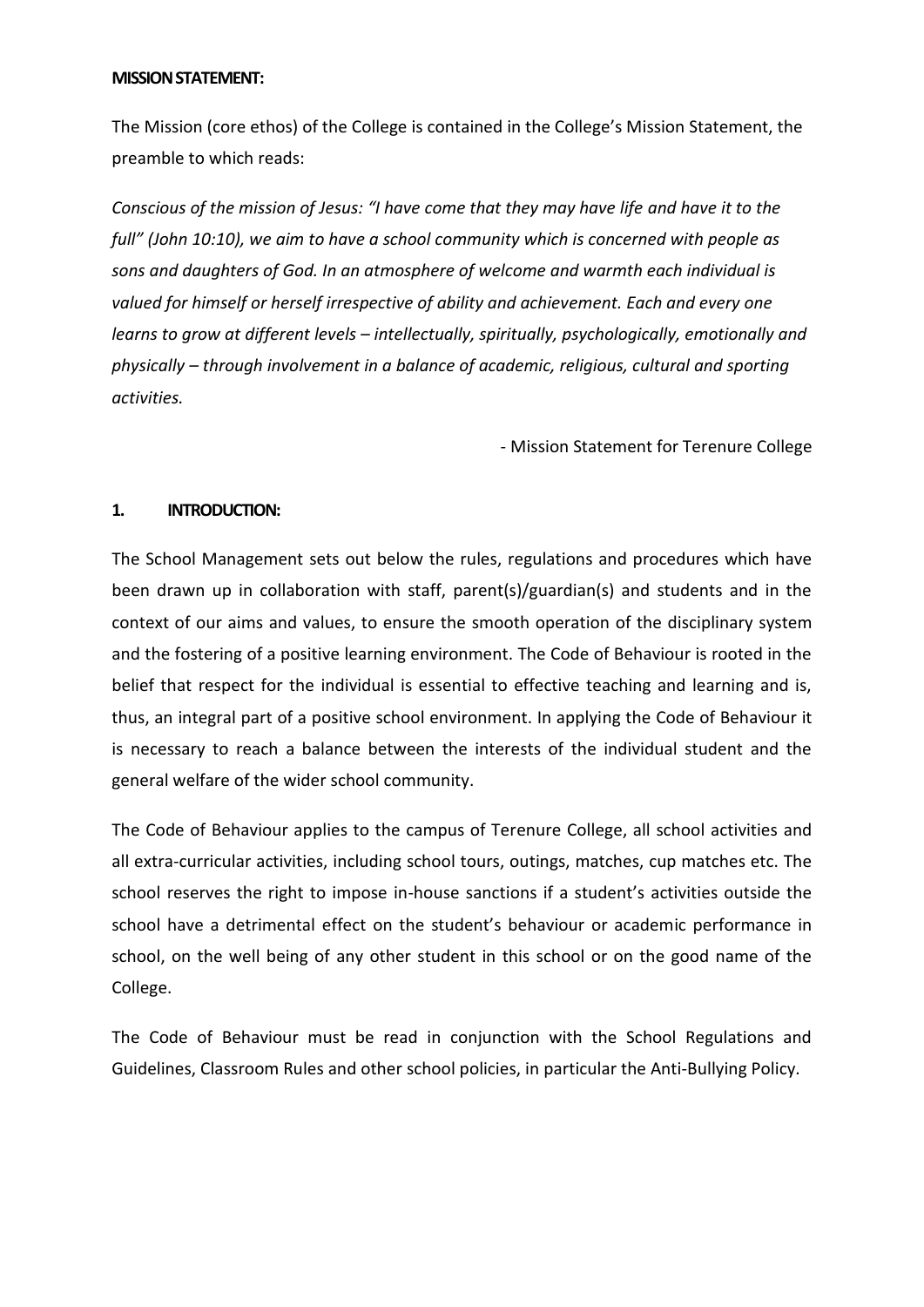## **2. AIMS:**

The Code of Behaviour as set out in this document aims to achieve the following:

• the creation of a safe and caring environment conducive to effective teaching and learning;

- the fostering of a spirit of self-discipline crucial to the development of the young person;
- the development of personal responsibility;
- the development of respect for all members of the school community
- the development of positive citizenship and respect for the wider community
- the maintenance of a clean and orderly environment;
- the understanding of the regulations governing behaviour within the school;
- the creation and implementation of a just and gradated system of sanctions;
- the co-operation and involvement of parent(s)/guardian(s) in supporting the Code of Behaviour and imposition of sanctions;
- the nurturing of a sense of respect and pride in each individual for themselves, the school and the community.

# **3. GENERAL BEHAVIOUR:**

By enrolling in the College parent(s)/guardian(s) and their sons commit themselves to actively supporting and respecting the ethos of the College in particular in regards to our identity as a Catholic and Carmelite School. This will include participating in the religious and liturgical life of the College.

Each pupil is expected to take a full and active part in the life of the College according to the individual talents with which he has been blessed. In keeping with the College tradition of academic excellence, each pupil is required to apply himself to work and study in a most serious and conscientious manner. Participation in the College's co-curricular activities is an integral part of being a pupil in the College.

The highest standard of courtesy and good manners is expected when dealing with all those involved in College life: teachers, ancillary staff and fellow students. Students should show due respect for staff members or other adults. They should address each other in an appropriate manner and refrain from use of offensive language. They should arrive in class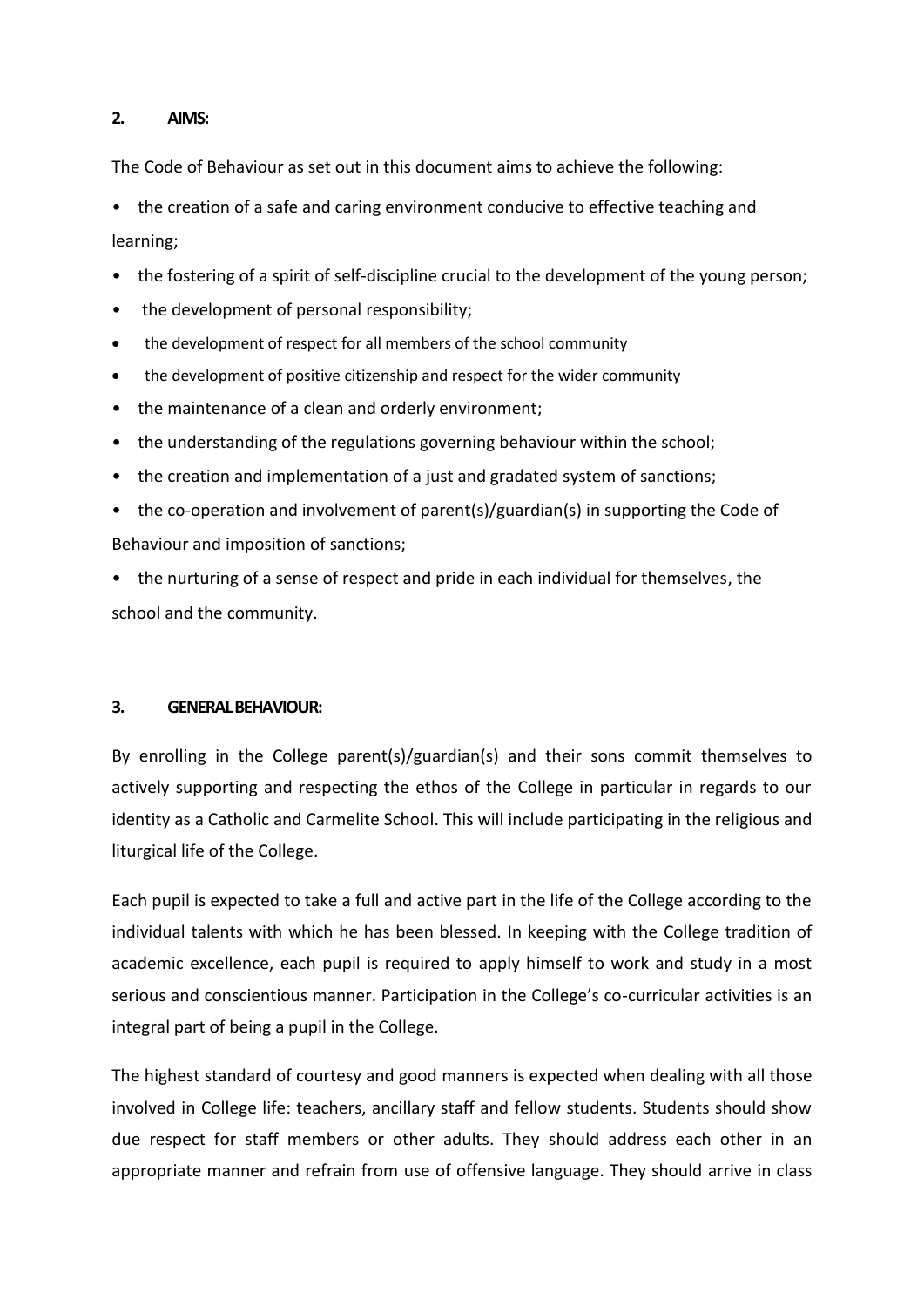with all appropriate materials and books for the lesson in question. Homework assignments should be completed for the given day and should be neatly presented. Students should behave in an orderly fashion on corridors, staircases and school entrances.

The classroom environment involves a balance between open dialogue between teacher and student and a disciplined atmosphere wherein learning and teaching can effectively take place. At no time should interruptions or time wasting by a student interfere with the learning opportunities of the group.

Students must respect the environment of the College as well as the property of others and must make every effort to keep the school looking as well and as clean as possible. Restitution must be made for wilful damage to school property or the property of others.

Bullying, in whatever form, is abhorrent and will not be tolerated. Bullying shows a lack of respect for others. It is an abuse of power. Bullying can be deeply upsetting and extremely damaging to all those involved: the victim and his family, those who witness it and the bully. Bullying therefore is totally wrong and completely against the ethos of our school. (Please also read the School's Anti-Bullying Policy).

## **4. RESPECT FOR THE SCHOOL ENVIRONMENT**

The school promotes respect for the school environment and emphasises the importance of students respecting the school environment by keeping it tidy and by refraining from vandalism.

The rewards and sanctions of The Code of Behaviour will apply with respect to the school environment.

A whole school system will ensure the maintenance of tidy classrooms throughout the school day and the tidying of classrooms at the end of the day.

## **5. ROLES AND RESPONSIBILITIES**

Terenure College acknowledges the contribution of all members of the school community wherein each member has responsibility for the promotion of good behaviour and a role in dealing with negative behaviour.

## **Students:**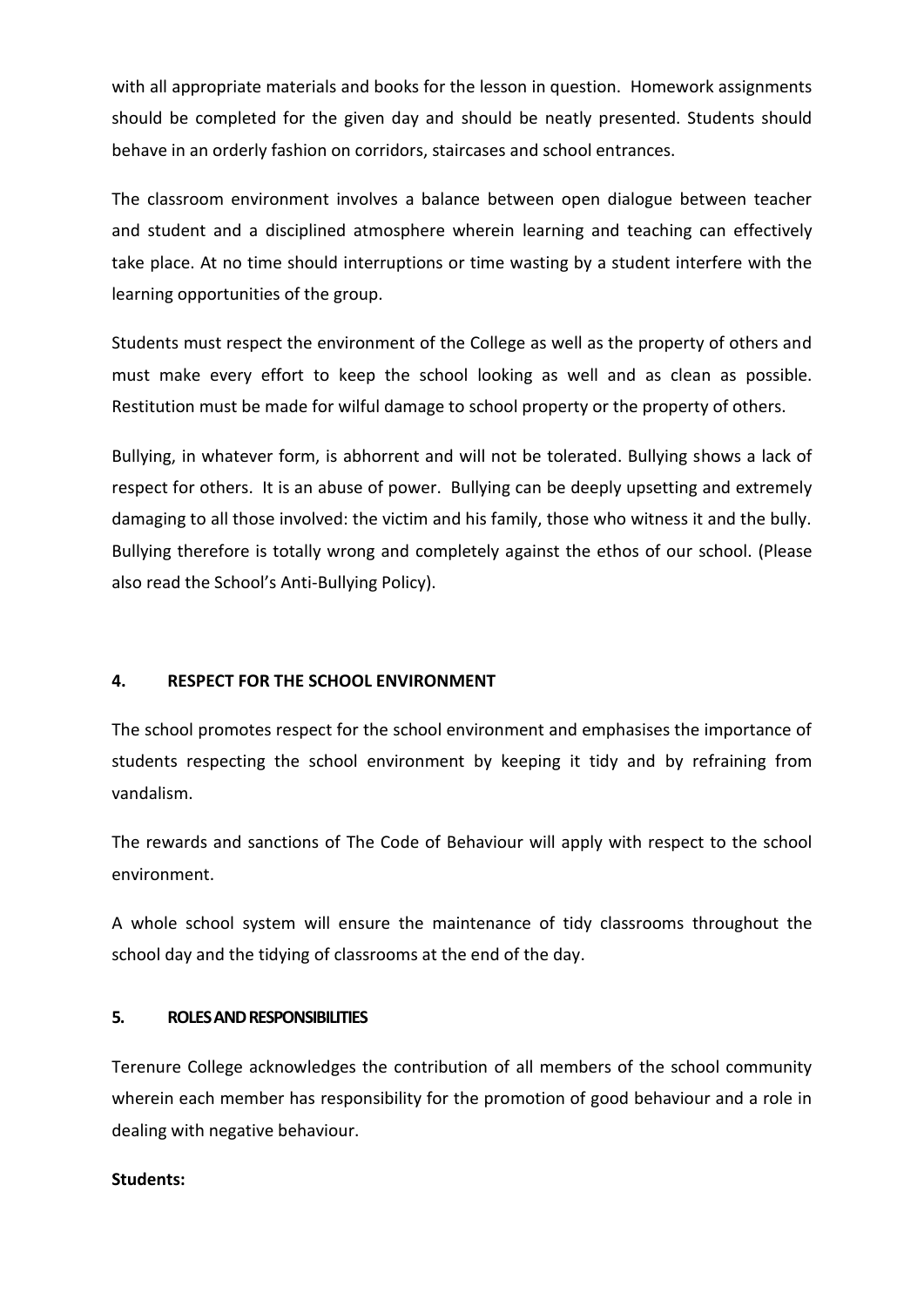The school expects that students will at all times do their best to uphold the Code of Behaviour of the school. By virtue of being a student of Terenure College, students have the responsibility to behave in a manner that is in keeping with the values and ethos of the College which are incarnated in this Code of Behaviour. Students must comply with the School Rules and Regulations and obey the instructions of staff members. Students should consider themselves representatives of their school and role models to their peers and the wider community.

#### **Teachers:**

Terenure College acknowledges the central role of teachers in the development and operation of the Code of Behaviour. The school recognises that a teacher's main focus is in the area of teaching and learning, but that they also have a pivotal role to play in behaviour management. That pivotal role is a core element of this code.

Each teacher has responsibility for the maintenance of discipline in his/her own class. In this regard, each teacher's role is to implement the Code of Behaviour in their class and the whole school community.

## **Parent(s)/Guardian(s):**

A genuine partnership between teachers and parents is essential for the welfare and successful education of our students. The co-operation of parent(s)/guardian(s) is considered fundamental to the implementation of the school discipline policy. By enrolling their son in the school parent(s)/guardian(s) commit themselves to supporting the aims and ethos of the school and agree to support the policies of the school.

## **Year Heads:**

Year Heads have an overall responsibility for the promotion of good behaviour within an individual Year Group and for dealing with serious or continued breaches of the Code of Behaviour by student(s) of that Year Group.

## **Class Tutors (1st and 2nd Year)**

Class Tutors in  $1<sup>st</sup>$  and  $2<sup>nd</sup>$  year have an important role in promoting positive behaviour and wellbeing amongst their class group and in supporting the Year Head in certain interventions with individual students. Where possible, class tutors will be the class SPHE teacher.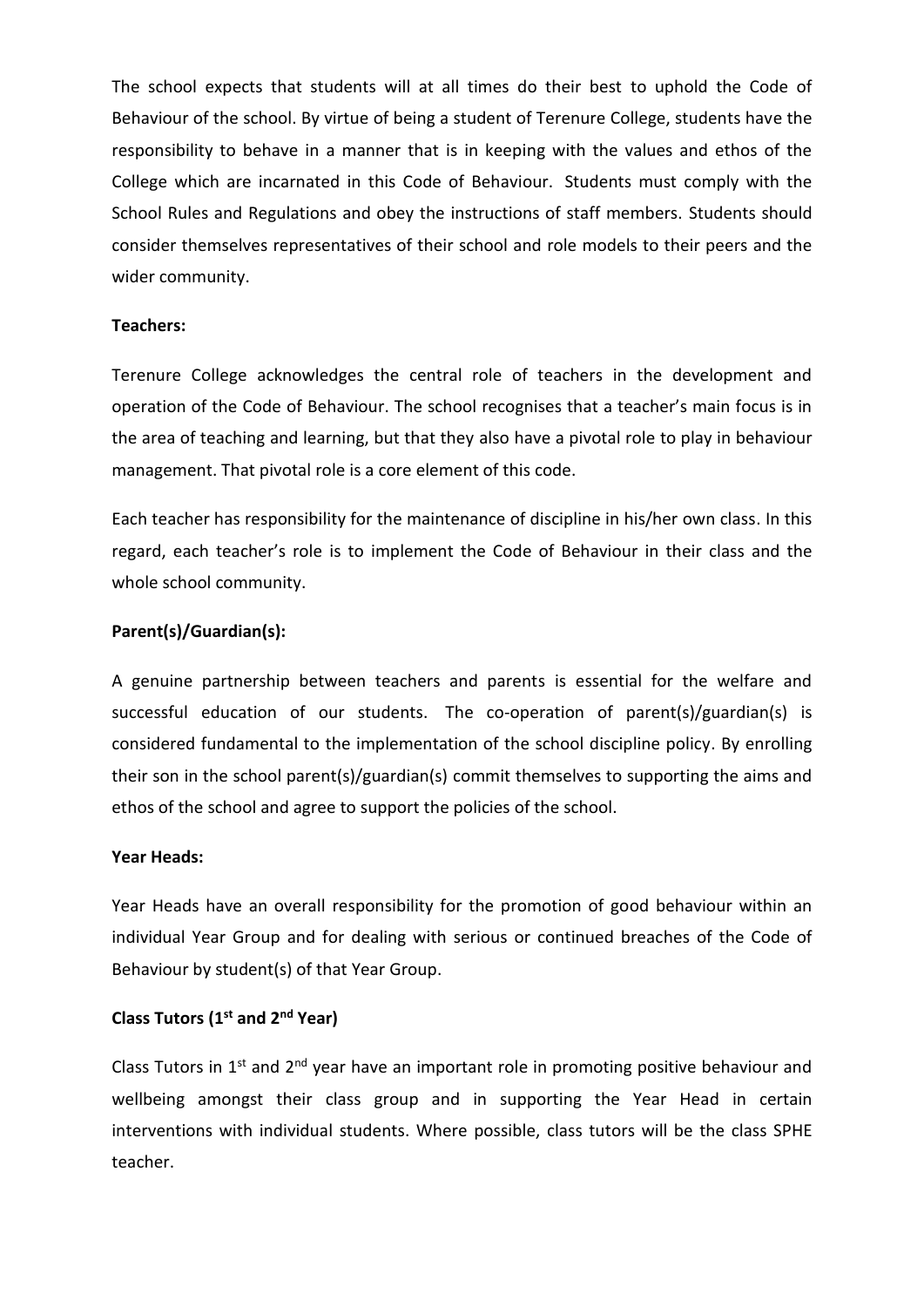## **Principal and Deputy Principals:**

The Principal and Deputy Principals have the overall responsibility for the promotion of good behaviour within the school. They are responsible for putting in place whole school structures to give effect to the Code of Behaviour. They will intervene in certain situations as they deem appropriate.

In the absence of the Principal, the Deputy Principals assumes the function and the authority of the Principal.

## **In Addition:**

Guidance Counsellor, Learning Support Teachers, Study Monitors/Coaches and Chaplaincy etc. all have special roles to play in upholding the code.

# **Other Staff:**

The contribution of ancillary staff in the day to day running of the school is acknowledged and it is recognised that they too have a part to play in the successful operation of our Code of Behaviour. In particular, staff members have a responsibility to report examples of positive behaviour and incidents of misbehaviour they may witness from time to time to the relevant Year Head or, if unsure of such, to a Deputy Principal / Principal.

# **The Board of Management:**

The ultimate authority and responsibility for the creation and successful implementation of all policies lies with the Board of Management.

# **6. SCHOOL REGULATIONS & GUIDELINES & CLASSROOM RULES:**

The School Regulations and Guidelines and Classroom Rules are drawn up in accordance with the stated aims of the Code of Behaviour and are published as an appendix to this document. They will be regularly evaluated and revised when appropriate. To further facilitate both students and their parent(s)/guardian(s), they are published, when possible, each year in the Homework Journal and are posted home at the start of the school year. They are also posted on the college website annually.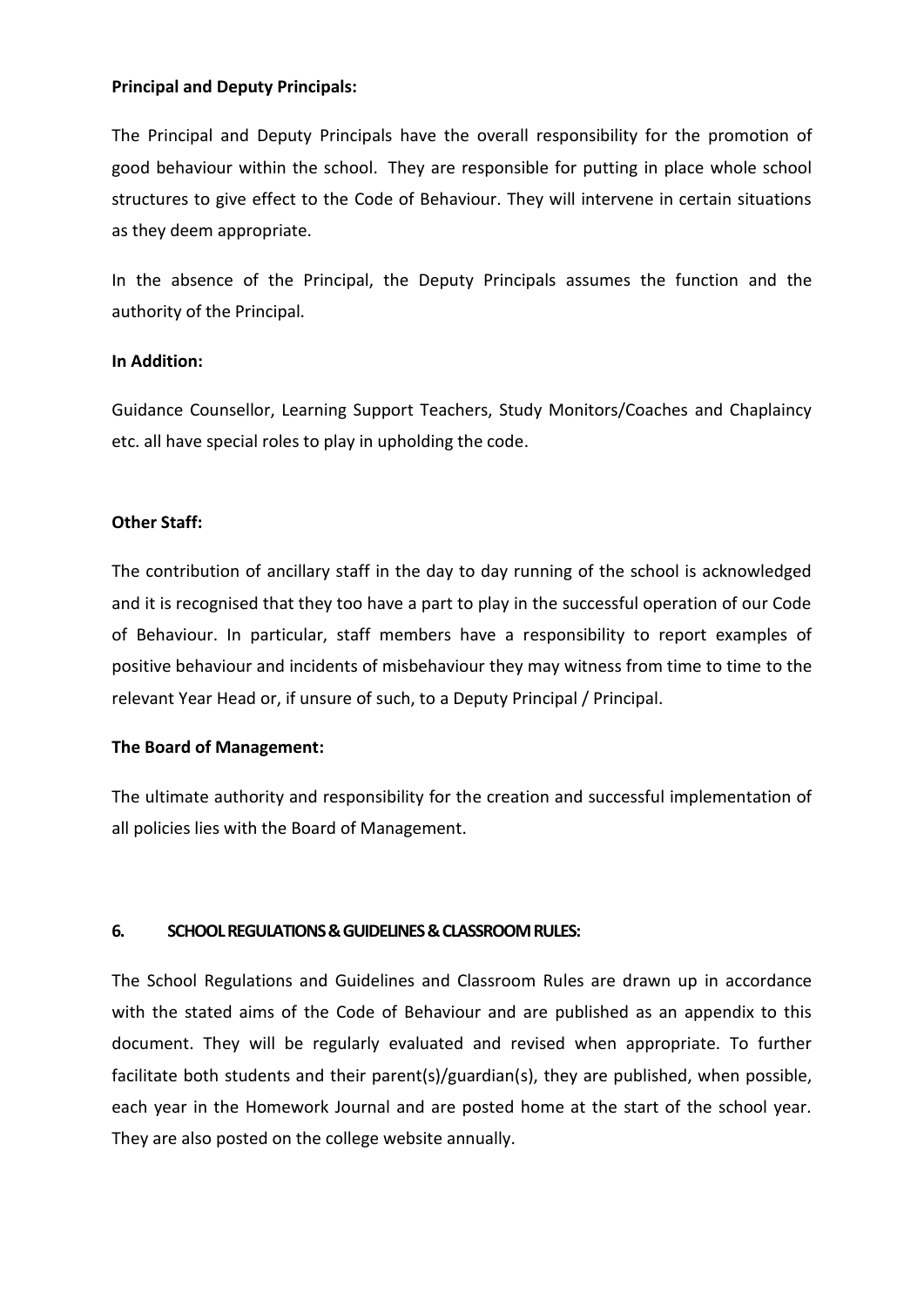## **7. ATTENDANCE AND PUNCTUALITY:**

Students are required to actively engage with the teaching and learning process. To this end, absences from school must be kept to a minimum. Students must be punctual for class not only at the start of the school day and after lunch, but also throughout the day.

All attendance and punctuality is recorded via the school app. This information goes directly to the Year Head. Students who are late must sign in at College reception. Students who are leaving during the school day must also sign out via College reception.

In general, students who are consistently late without a valid, notified reason will receive a sanction. This will be communicated by the Year Head to the student and his parents / guardians.

Truancy for part of a day or for a full day is a very serious breach of discipline and the Year Head will take whatever action is deemed necessary to deal with it.

In accordance with the Education (Welfare) Act 2000, the school authorities are obliged to report absences over 20 days, cumulative, in any one school year to the National Education Welfare Board.

# **8. SUPPORTIVE MEASURES:**

In Terenure College students will be encouraged in their endeavours to uphold the Code of Behaviour by use of the following measures: -

(a) The Code of Behaviour for students, including the School Regulations and Guidelines, is circulated to parent(s)/guardian(s) of all new entrants into the school and they are required to read it and acknowledge with a signature that they will abide by its contents. This is to ensure that parent(s)/guardian(s) and students: understand what the rules are; that they must be adhered to; and the procedures that will be followed in the event of the rules not being upheld.

(b) At the start of the academic year, the more salient points of the Code of Behaviour, the School Regulations and Guidelines and Classroom Rules, as well as any amendments to them, are highlighted to each Year Group and the relevant parent group. For students with special educational needs, teachers and specialist personnel (such as the Learning Support Teachers, Resource Teachers, Special Needs Assistant) will ensure that standards and rules are communicated in a way that students with special educational needs can understand.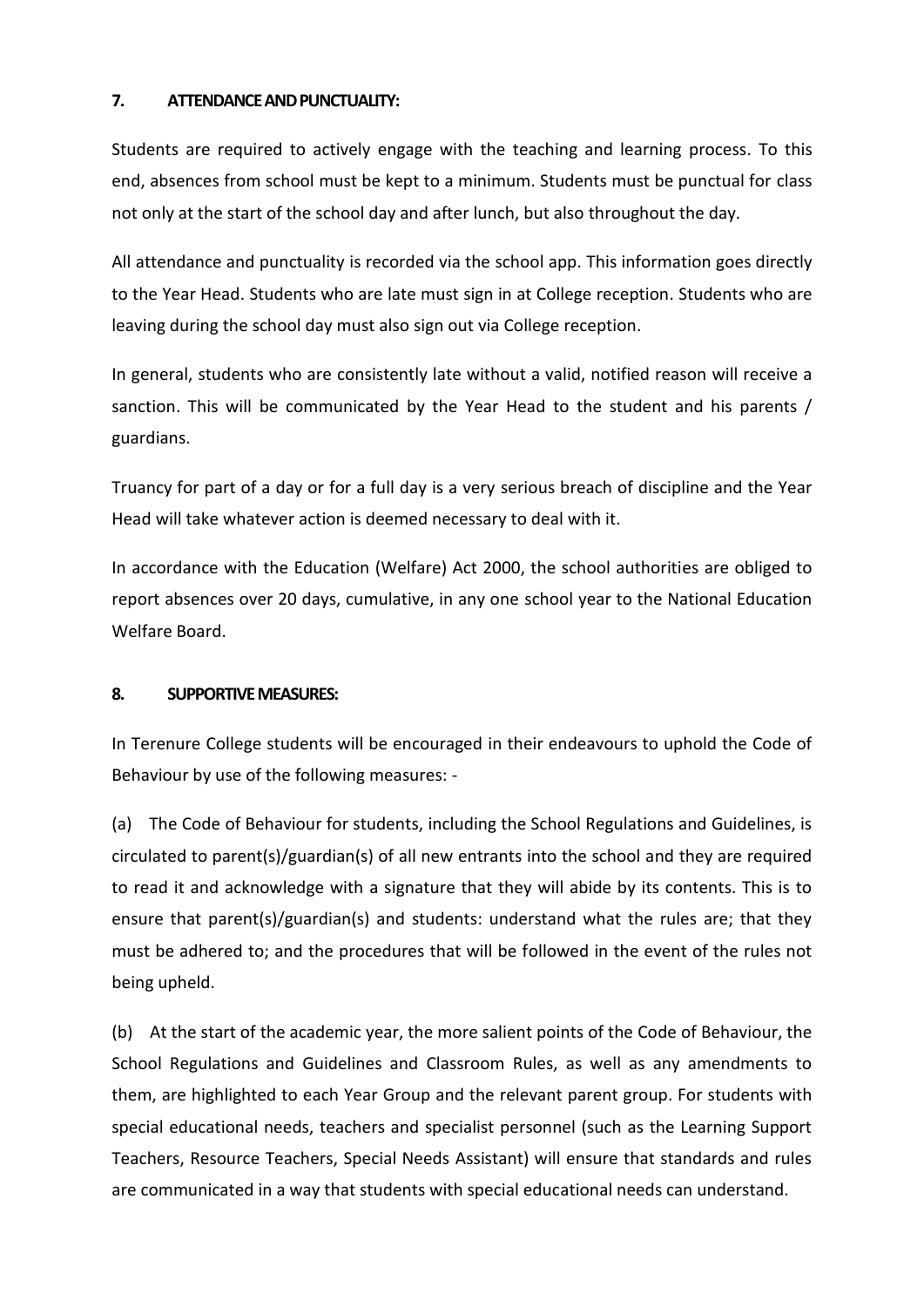(c) School rules and the reason for them, the principle of tolerance for others, self-control, a sense of fairness and understanding of principles of natural justice are discussed as part of the Wellbeing and Religious Education programmes.

(d) Parent(s)/guardian(s) are invited to liaise with the relevant Year Head or Deputy Principals or Principal on any aspect of their son's progress or any concerns they may have. In this way early intervention is possible which may avoid problems escalating. Parent(s)/guardian(s) are also welcome to consult with individual teachers. All meetings should be organized by appointment and through the College Reception.

(e) The Principal will communicate regularly in the form of notifications through the school app, text messages, assemblies/meetings during the year, particularly parents' meetings at the start of each school year.

(f) Regular student assemblies will acknowledge and promote positive behaviour, effort and achievement as well as reinforce expectations. These assemblies will provide clarity on how rewards are achieved, and sanctions avoided.

(g) Regular staff training will be provided to ensure effective implementation of the Code of Behaviour. This also includes non-teaching staff involved in extra-curricular activities.

## **9. AWARDS AND AFFIRMATION:**

In line with the school's philosophy of respect for the individual, it is the belief and expectation of the School Authorities that each student is capable of the highest standards of behaviour. The student's self-esteem and personal growth is at the heart of the Code of Behaviour.

The College seeks to recognise and reward students who make a consistent effort and promote a positive attitude towards learning and school life with the aim of acknowledging our high expectations of our students and encouraging further improvement.

Amongst the means of promoting and affirming good behaviour are:

- where individual teachers are encouraged to adopt an award system for their class;
- in cases where a student has displayed exceptional behaviour and/or work, that the

school will issue a Special Commendation acknowledging the contribution of the pupil;

- the awarding of extra homework credits in third year;
- where each student receives an individual report on his progress at regular intervals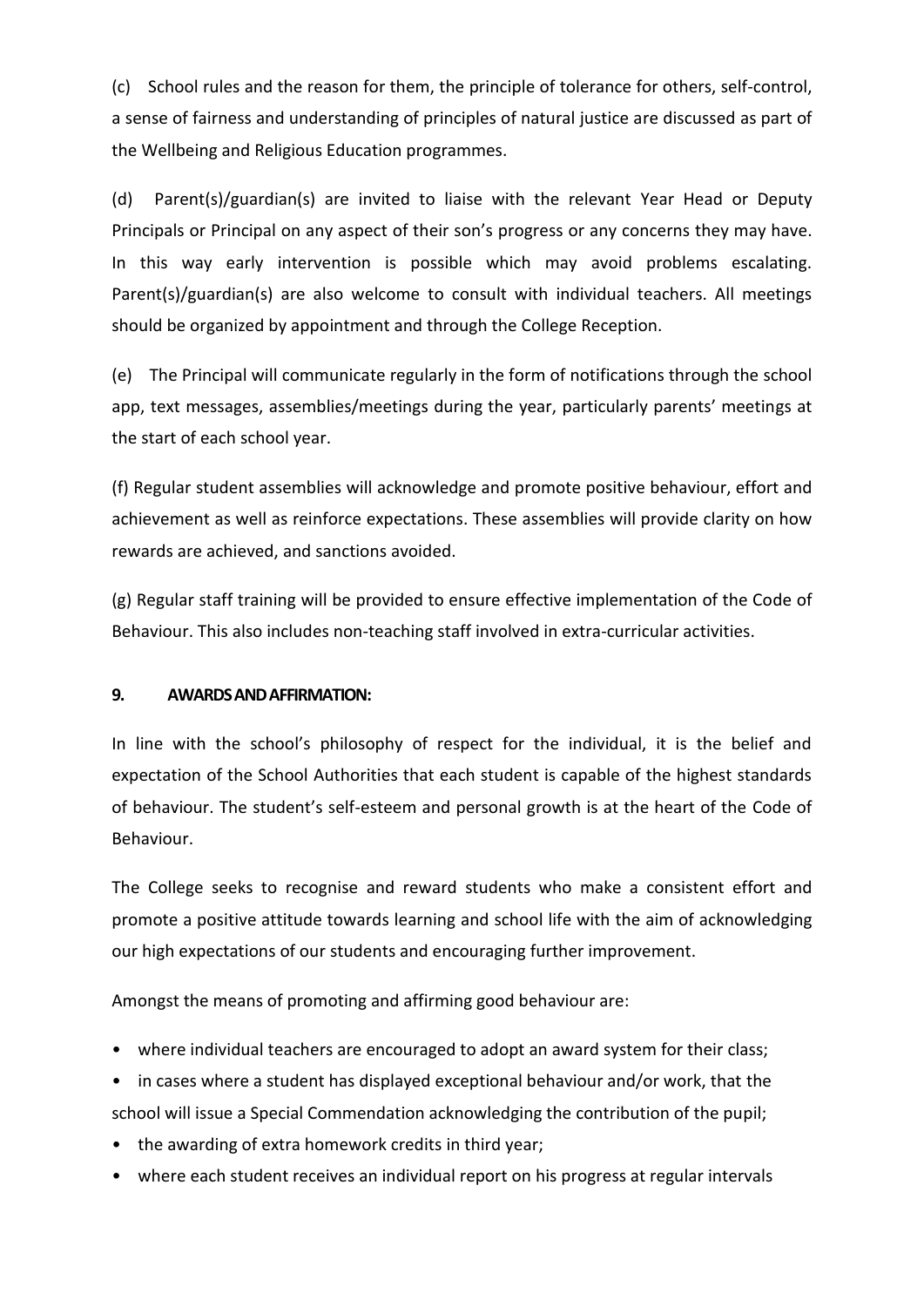throughout the year;

- at frequent awards ceremonies and assemblies during the course of the year, as well as at the Annual Prize-giving, aspects of school life are acknowledged and rewarded;
- various awards presentations throughout the year;

• highlighting student achievements on the school app, and on screens and in notices throughout the school.

To facilitate recognition of good behaviour, teachers should inform the relevant Year Head using the established reporting systems and behaviour management tools.

## **10. SANCTIONS:**

The purpose of a sanction is to bring about a change in behaviour by:

- helping students to learn that their behaviour is unacceptable;
- helping them to recognise the effect of their actions and behaviour on others;
- helping students to understand that they have choices about their own behaviour and that all choices have consequences;
- helping them to learn to take responsibility for their behaviour.

A sanction may also:

- reinforce the boundaries set out in the code of behaviour;
- signal to other students and to staff that their wellbeing is being protected.

In instances of more serious breaches of school standards, sanctions may be needed to:

- prevent serious disruption of teaching and learning;
- keep the student, or other students or adults, safe.

Sanctions should be proportionate to the nature and seriousness of the behaviour. Decisions about the use of sanctions should distinguish between minor misbehaviour and serious misbehaviour. The view taken about how serious any particular behaviour is will depend on several factors besides the actual behaviour itself.

The school and classroom practices that support good learning behaviour are valid for all students, including those with identified special educational needs. Sanctions should be sensitive to the particular circumstances of vulnerable individuals or groups of students (for example, a child in care or a child with special educational needs).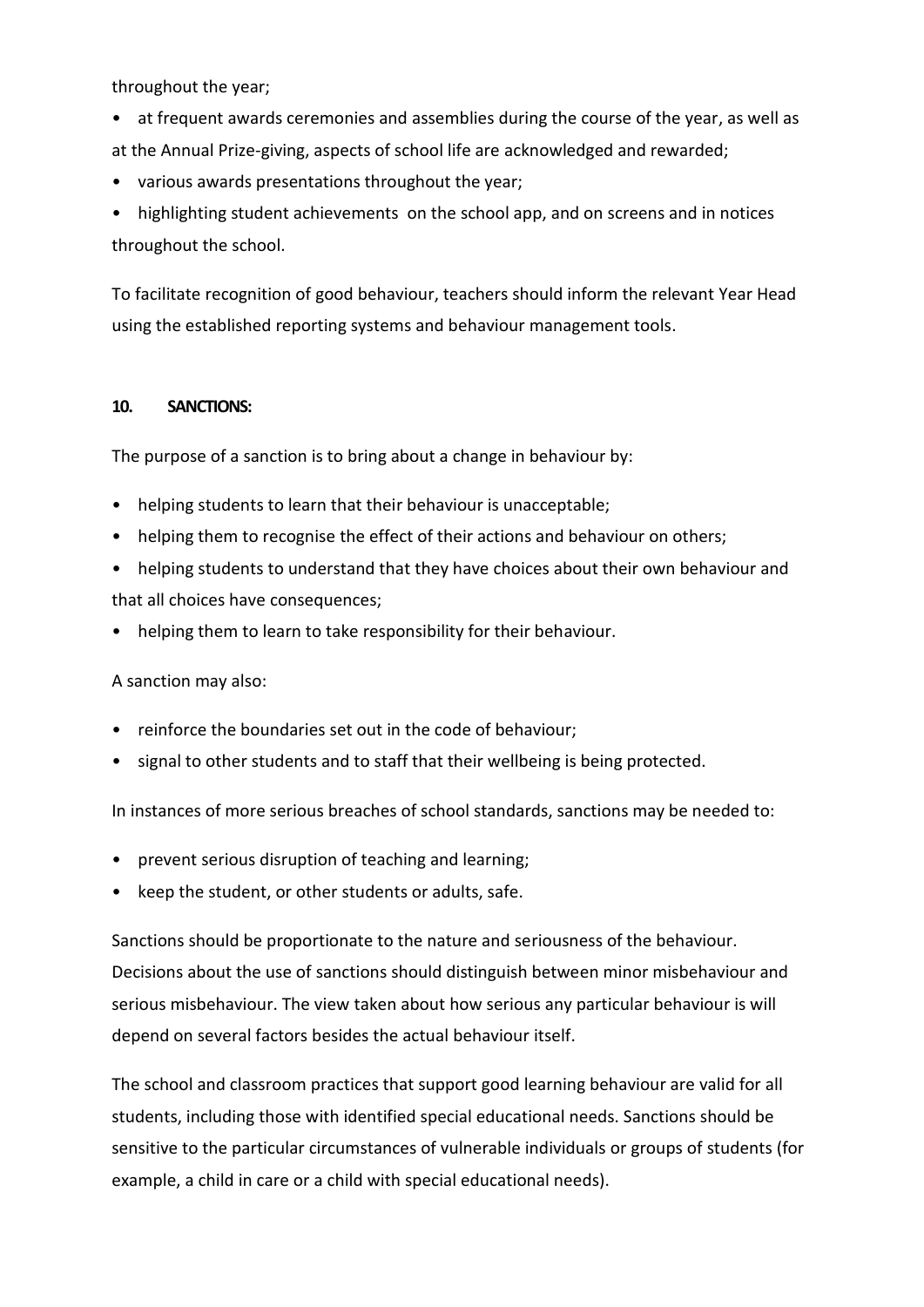Teachers should report repeated or serious breaches of school standards to the relevant Year Head using the established reporting systems and behaviour management tools.

## **11. BREACHES OF DISCIPLINE:**

Gradation of misbehaviour and corresponding sanctions:

• Low Level Misbehaviour: No homework, incomplete homework, unsatisfactory standard of work, refusal to participate, missing proper materials for class, not following classroom etiquette, speaking without permission, being late for class, incorrect uniform, eating in class, etc.

Sanctions: Verbal warning; written work such as extra homework or a reflective exercise,; note in Homework Journal, written by the teacher, to be signed by parent.

• Medium Level Misbehaviour: Disrespectful behaviour towards a teacher, no improvement or continued low level misbehaviour, despite sanction.

• Sanction: Formal Reprimand; report to Year Head, which may lead to a Detention or other sanction.

• High Level Misbehaviour: Persistent disruption of learning of other students; systematic, repeated bullying; any behaviour towards a staff member or student that compromises that persons dignity or sense of safety including derogatory comments based on gender, sexuality, ethnicity, religion, marital status, family status, age, race, membership of the travelling community or disability; once off occasion of serious level of contempt/disrespect towards a teacher; violent/aggressive behaviour towards a member of the school community. Wilful damage to school property or the property of another student.

• Sanction: Incident Report to Year Head;. Type of sanction applied left to the discretion of Year Head/Deputy Principals/Principal, which could include Detention, Suspension or a recommendation for Expulsion, upon consideration of the context and seriousness of the misbehaviour

## *Please note:*

*Persistent repetition of a minor offence will lead to its being considered a major offence.*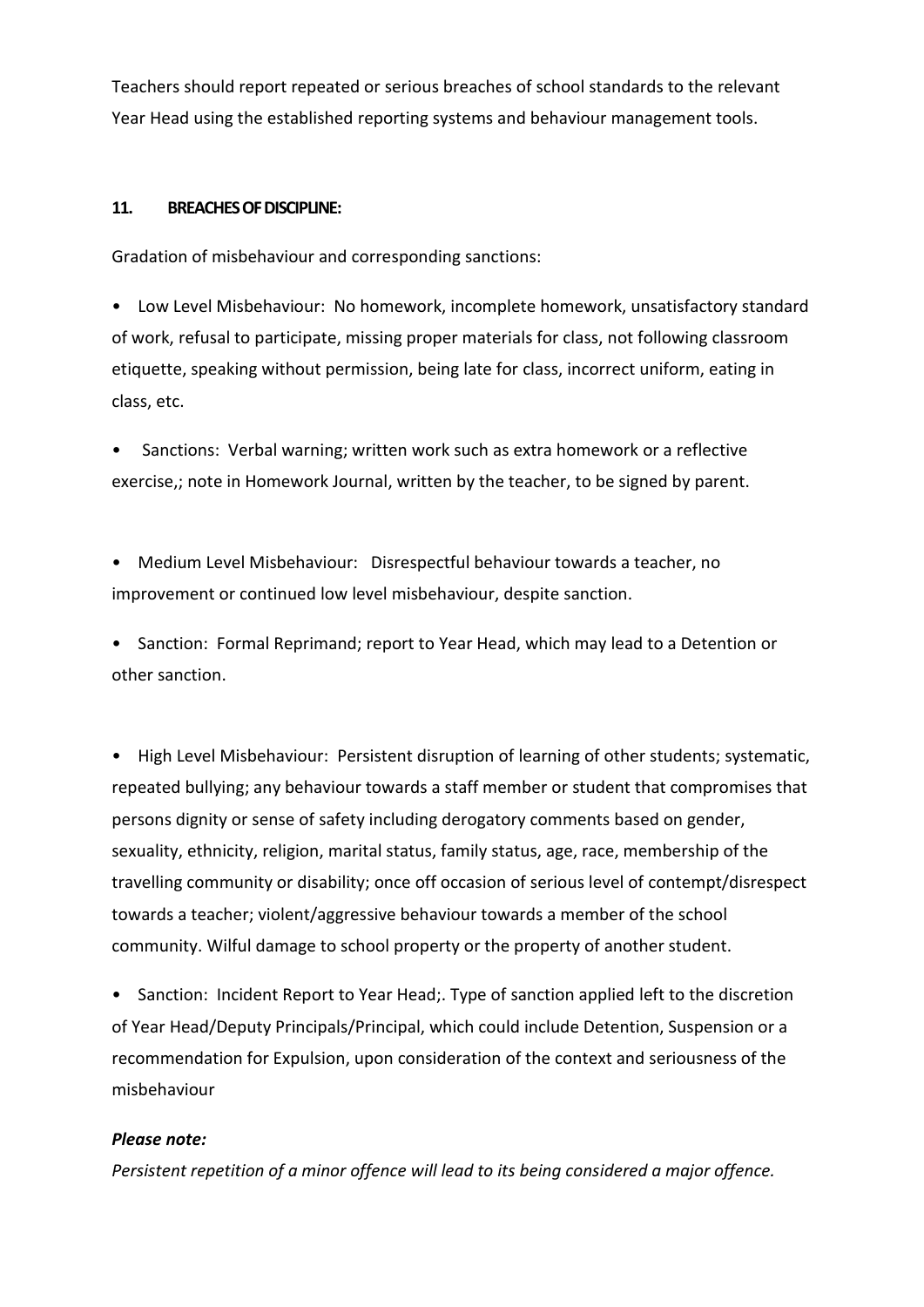*These lists do not purport to be comprehensive. They are illustrative of breaches of discipline that may occur and possible subsequent sanctions.*

## **12. INTERVENTION:**

At Terenure College we use the following interventions to assist students and to give direction to those students who find it particularly difficult to uphold the Code of Behaviour.

When dealing with serious/persistent behavioural issues the following are the broad aims of the school's approach:

- to establish a corrective and monitoring process as a first step;
- to bring about improved behaviour and attitude to work;
- to endeavour to help the student understand and acknowledge the unacceptable nature of his action(s);
- to encourage him to be a partner in the process of formulating a way forward;
- to involve parent(s)/guardian(s) in formulating and enacting corrective strategies;
- to seek to explore/ address underlying personal difficulties that may be a contributing factor in a student's misbehaviour;
- to seek to assist a student to create and live a healthy, positive and balanced lifestyle;
- to protect and uphold the rights of other students and teachers.

The following interventions may be used:

- Meeting between the student and a member of staff, usually the class teacher initially.
- Referral to, and interview with, Year Head/Deputy Principals/Principal.
- Referral to the Guidance Counsellor or Chaplaincy.
- Report Card to be filled in by class teachers and monitored by the relevant Year Head.
- Referral of parent(s)/guardian(s) to an outside agency. School personnel may assist parents with such a referral.
- Imposition of sanctions such as Detention, Suspension or Expulsion.

# **13. DETENTION POLICY:**

Only the Principal, Deputy Principals, Year Heads may impose Detention. Receipt of 3 Formal Reprimands in one school year will lead to a Detention being imposed.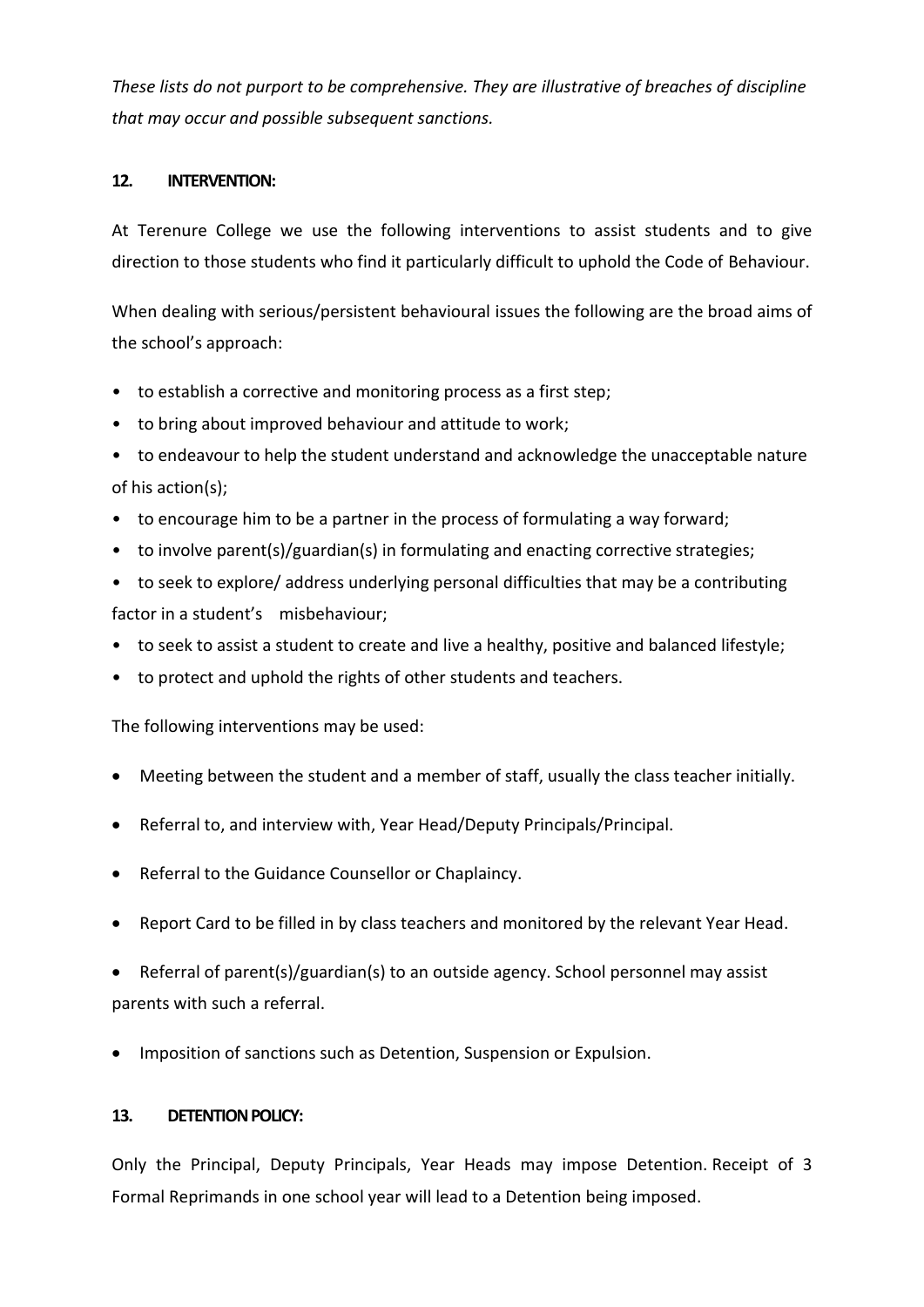1. Detention is a fundamental element of our Disciplinary Structure and it is essential that the College receives the support of Parent(s)/Guardian(s) in this matter.

2. Students will not be excused from Detention due to matches, grinds, part-time work etc. The onus is upon the student to refrain from misbehaviour that may lead to Detention.

3. Failure to attend Detention will result in two Detentions being imposed. Subsequent failure to attend will lead to a more serious sanction. Permission to defer a Detention must be sought and received from the Year Head in advance of the Detention. Such a deferment will only be granted in exceptional circumstances.

4. Failure to fulfil a Detention properly e.g. not wearing full school uniform, being late, lack of work, misbehaviour will not be accepted. At a minimum, this will result in the Detention being fulfilled properly the following week.

5. Detention takes place on Saturdays from 8.45 a.m. to 10.45 a.m.

## **14. SUSPENSION POLICY:**

The Board of Management of the school has the authority to suspend a student. This authority is delegated to the Principal within the limits stated by the Board of Management. The Principal will be advised by the Year Head(s).

Suspension may be imposed for accumulated and persistent misconduct on the part of a student or for a single incident of serious misbehaviour.

If after 3 detentions have been imposed, a student continues to misbehave he will be liable to be suspended. His record will be brought to the Principal's attention for a decision regarding Suspension.

The purpose of Suspension is:

• to impress on a student and his parent(s)/guardian(s) the seriousness of the behaviour;

• to give the student time to reflect on the link between his action and its consequences and to reflect, in consultation with his parent(s)/guardian(s), on his response to the situation;

• to help him realise that even more serious consequences may ensue if his behaviour is not modified;

• to enable the school to set behavioural goals with the student and his parents;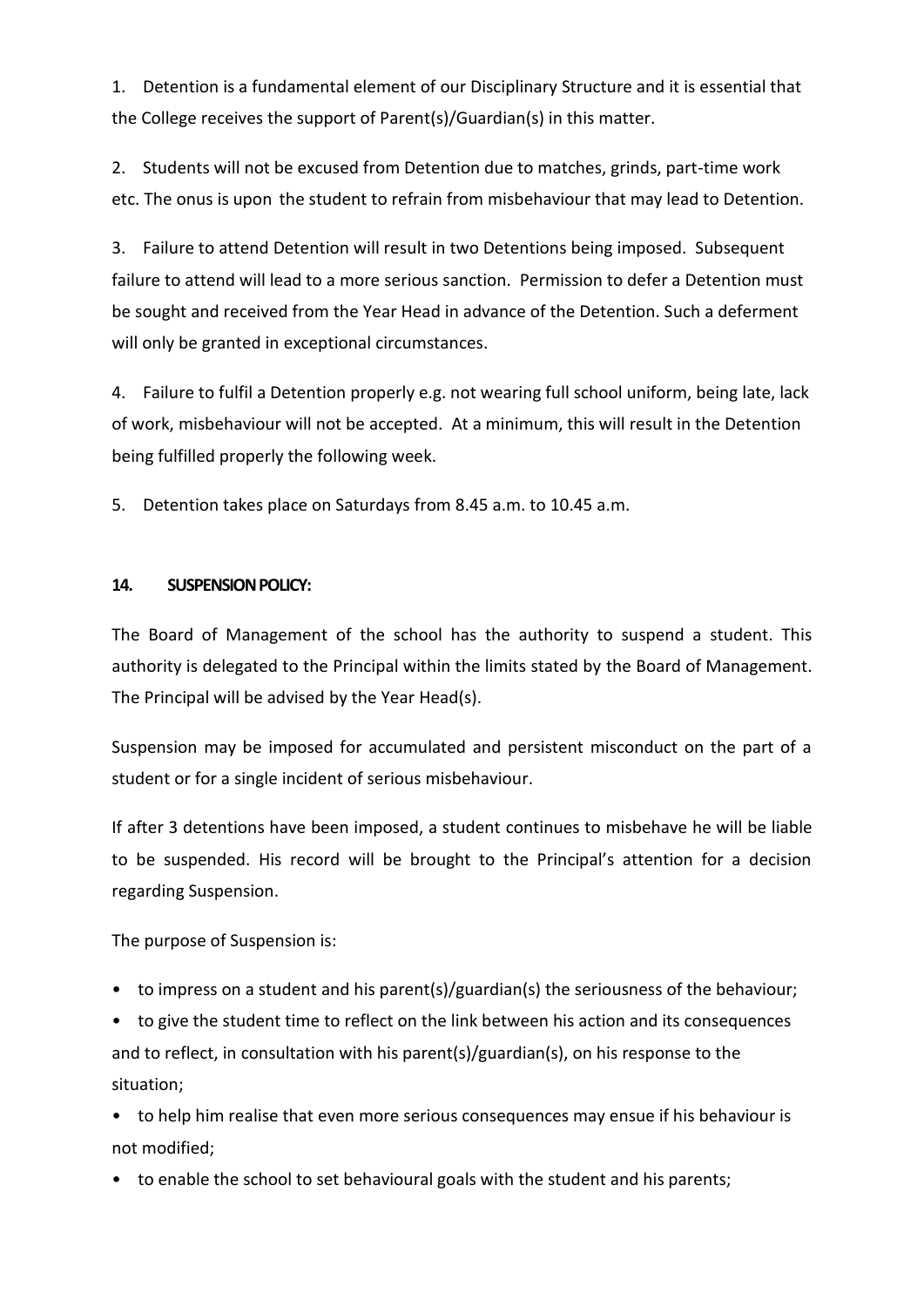• to give staff time to plan ways of helping the student to change the unacceptable behaviour.

The Principal reserves the right, in certain situations, to impose an immediate suspension.

The kind of behaviour that might result in an immediate suspension being imposed are an action or actions that:

- seriously compromises the maintenance of a safe environment or;
- seriously undermines the authority of school staff or;
- seriously undermines the education of other students or a teacher's ability to effectively educate other students.

Procedures in respect of Suspension:

When investigating serious misbehaviour that could warrant suspension, the student and his parent(s)/guardian(s) will be informed about the complaint and given the opportunity to respond before any decision is made or a suspension is imposed.

Where the Principal considers an immediate suspension is warranted a preliminary investigation will be conducted to establish the case for the imposition of the suspension. The formal investigation will immediately follow the imposition of the suspension. In the case of an immediate suspension, parent(s)/guardian(s) will be notified and arrangements made with them for the student to be collected.

When a decision is made to suspend a student the Principal will notify the parent(s)/guardian(s) and student in writing of the decision. The letter will confirm:

- the period of the suspension and the dates on which the suspension will begin and end;
- the reason(s) for the suspension;
- the expectations of the school in relation to the student's return to classes;
- the expectations of the student while on suspension;
- the provision for an appeal to the Board of Management;
- the right to appeal to the Secretary General of the Department of Education and Skills where relevant.

The School is obliged to inform the National Education Welfare Board (NEWB) if the suspension is longer than 6 days or if the student had been suspended for a cumulative total of more than 20 days during the school year.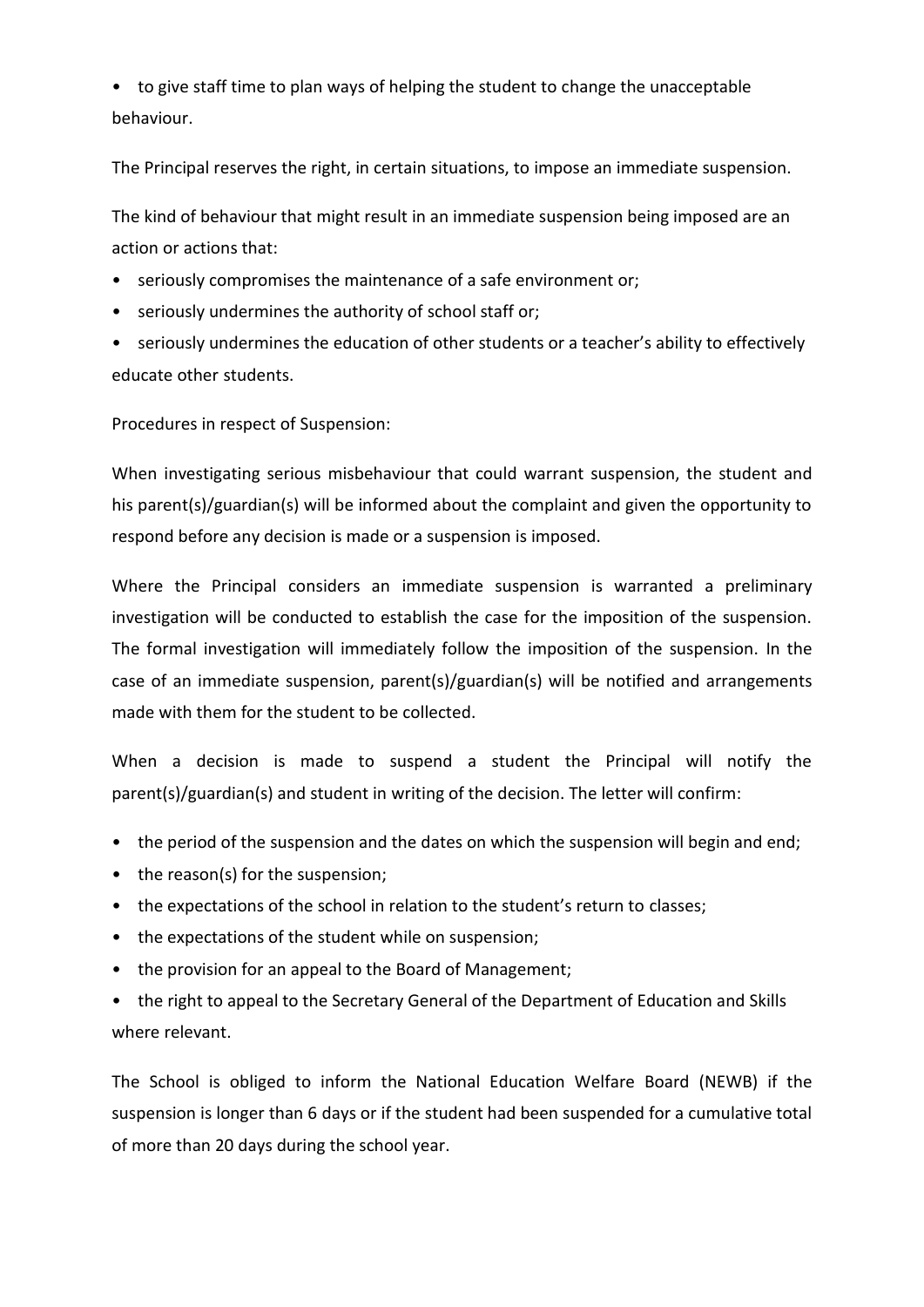Appeal:

The parent(s)/guardian(s) of a student, upon who the sanction of Suspension has been imposed, may appeal the Suspension to the Board of Management.

However, the Principal may require the student to remain out of school pending the outcome of the appeal, if, in the opinion of the Principal, such an action is appropriate to ensure that good order and discipline are maintained and/or that the safety of students is secured.

If the appeal is subsequently upheld, the Suspension will be expunged from the student's record.

Suspension over 20 days cumulative in a school year may be appealed to the Secretary General of the Department of Education and Skills (Education Act 1998, Section 29).

## **15. EXPULSION POLICY:**

The Board of Management of the school has the authority to expel a student.

Expulsion of a student is a very serious step, and one that will only be taken by the Board of Management in extreme cases of unacceptable behaviour. The school will have taken significant steps to address the misbehaviour and to avoid expulsion. In exceptional circumstances expulsion may also be imposed for a single incident of extremely serious misbehaviour.

A proposal to expel a student requires serious grounds such as:

• the student's behaviour is a persistent cause of significant disruption to the learning of others or to the teaching process;

- the student's continued presence in the school constitutes a real and significant threat to safety;
- the student is responsible for serious damage to property.

The possession and/or consumption of any illegal substances or mind altering substances in the school or during school activities will incur expulsion.

The possession and/or consumption of alcohol may also incur expulsion.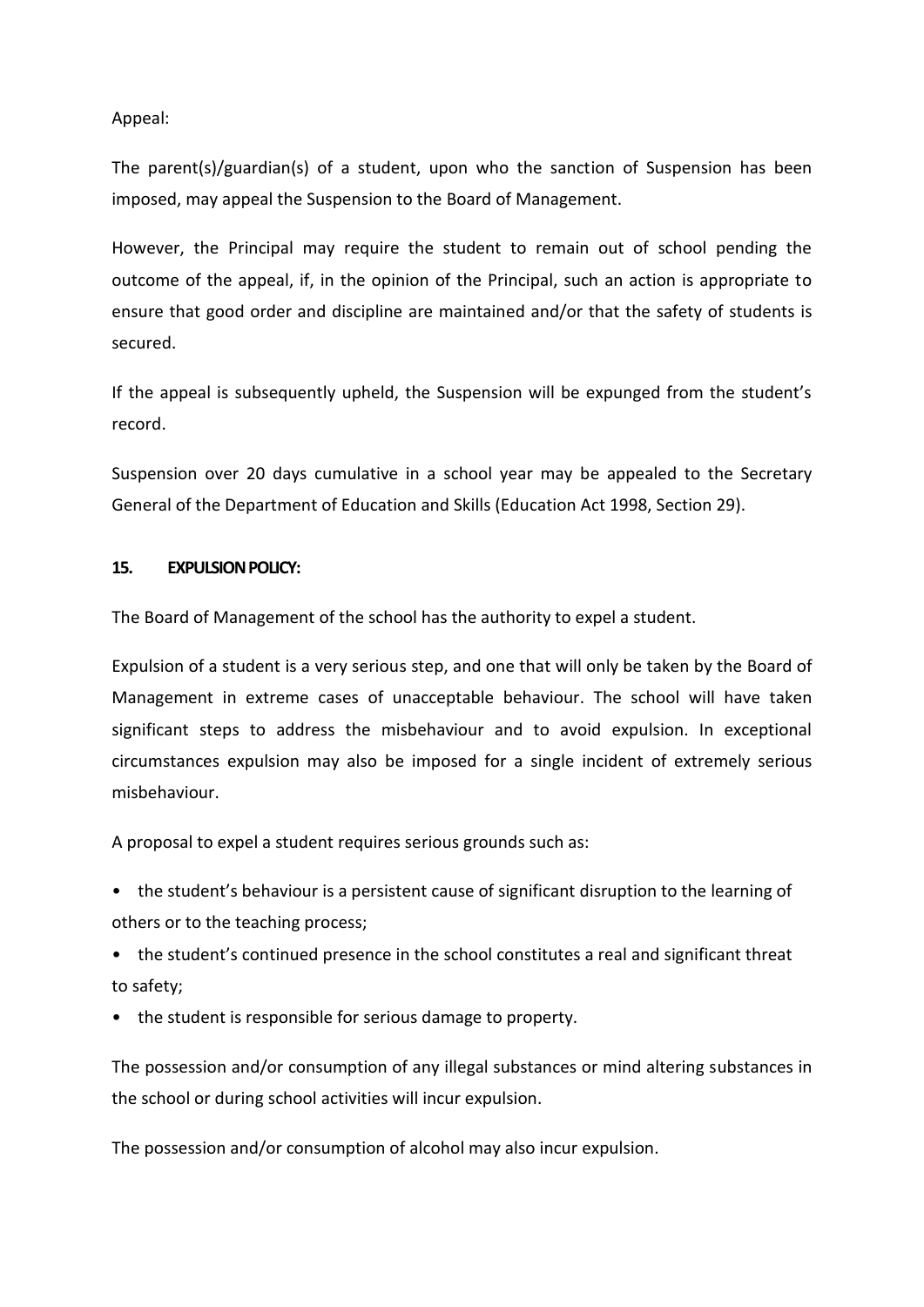In deciding whether or not to expel a student the Board of Management will undertake a review of the following factors:

- the nature and seriousness of the behaviour;
- the context of the behaviour;
- the impact of the behaviour;
- the interventions tried to date;
- whether expulsion is a proportionate response;
- the possible impact of expulsion.

Procedures in respect of Expulsion:

Pending the outcome of any proceedings the Board of Management reserves the right to suspend the student if, in the Board of Management's opinion, such an action is appropriate to ensure that good order and discipline are maintained and/or that the safety of others is secured.

Step 1: A detailed investigation carried out under the direction of the Principal.

In investigating an allegation, in line with fair procedures, the Principal will inform the student and his parent(s)/guardian(s) about the details of the complaint of serious misbehaviour and give them every opportunity to respond before a decision is made about the veracity of the allegation. Where expulsion may result from an investigation, a meeting with the student and his parent(s)/guardian(s) is considered essential.

Step 2: A recommendation to the Board of Management by the Principal.

The Disciplinary Council, consisting of the Principal, Deputy Principals and at least two Year Heads, will meet to discuss the matter. Having reviewed the results of the investigation of the alleged misbehaviour, the response of the student and his parent(s)/guardian(s), and other relevant factors, the Disciplinary Council will decide whether or not it considers that expulsion may be warranted.

Where the Disciplinary Council forms a view that expulsion may be warranted, the Principal will make a recommendation to the Board of Management to consider expulsion. The Principal will: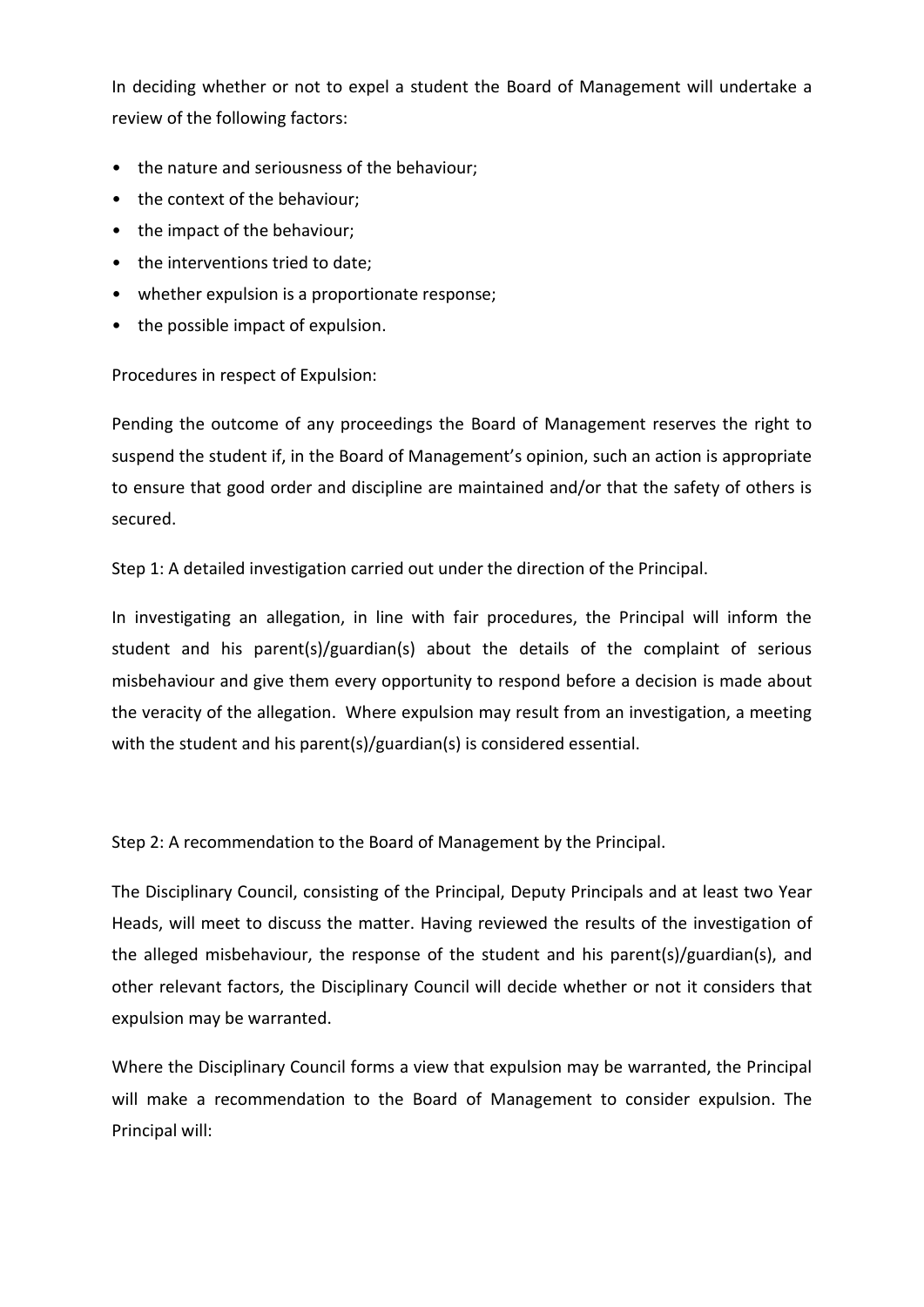• inform the parent(s)/guardian(s) and the student that the Board of Management is being asked to consider expulsion;

• ensure that the parents have records of: the allegations against the student; the investigation; and written notice of the grounds on which the Board of Management is being asked to consider expulsion;

• provide the Board of Management with the same comprehensive records as are given to the parent(s)/guardian(s).

Step 3: Consideration by the Board of Management of the Principal's recommendation and the holding of a hearing.

The Board of Management will review the initial investigation and satisfy itself that the investigation was properly conducted in line with fair procedures.

Where the Board of Management decides to consider expelling a student it will hold a hearing. The Principal will:

- notify the parent(s)/guardian(s) of the date of the hearing by the Board of Management and invite them to the hearing;
- advise the parent(s)/guardian(s) that they can make a written and oral submission to the Board of Management;
- ensure that parent(s)/guardian(s) have enough notice to allow them to prepare for the hearing.

At the hearing the Principal and the parent(s)/guardian(s), or a student aged eighteen or over, put their case to the Board of Management in each other's presence. Each party will be allowed to question the evidence of the other party directly. The meeting may also be an opportunity for parent(s)/guardian(s) to make their case for lessening the sanction. Parent(s)/guardian(s) may wish to be accompanied at the hearing and the Board of Management will facilitate this, in line with good practice.

Step 4: The Board of Management's deliberation and actions following the hearing.

Having heard from all the parties, it is the responsibility of the Board of Management to decide whether or not the allegation is substantiated and, if so, whether or not expulsion is the appropriate sanction.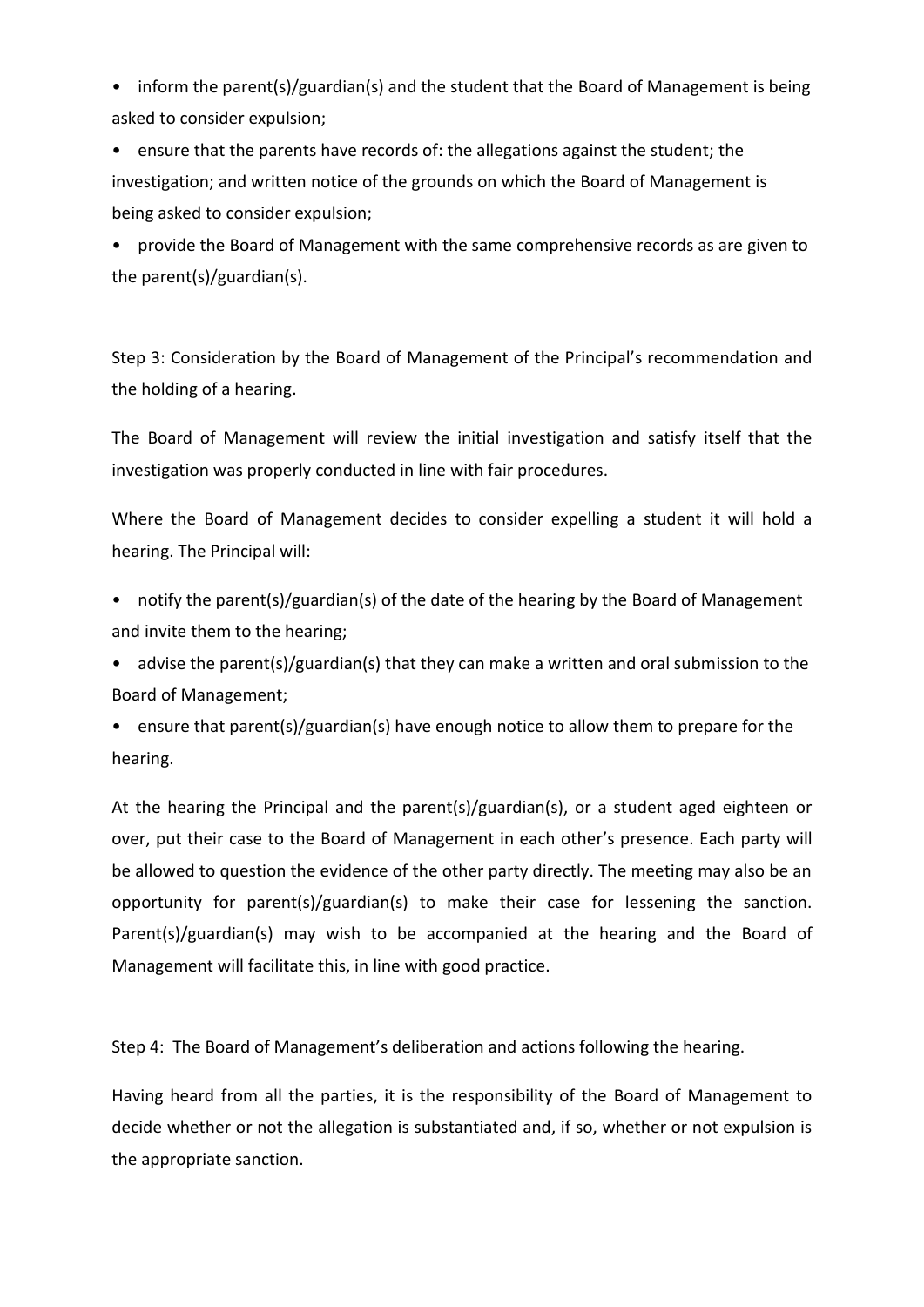Where the Board of Management, having considered all the facts of the case, is of the opinion that the student should be expelled, the Board of Management will notify the Educational Welfare Officer (EWO) in writing of their opinion, and the reasons for this opinion.

The student cannot be expelled before the passage of twenty school days from the date on which the EWO receives this written notification.

The Board of Management will inform the parent(s)/guardian(s), in writing, about it's conclusions and the next steps in the process. Where expulsion is proposed the parent(s)/guardian(s) will be told that the Board of Management will now inform the EWO.

Step 5: Consultations arranged by the Educational Welfare Officer.

The EWO will:

- make all reasonable efforts to hold individual consultations with the Principal, the parent(s)/guardian(s) and the student and anyone else who may be of assistance;
- convene a meeting of those parties who agree to attend.

The purpose of the consultations and the meeting is to ensure that arrangements are made for the student to continue in education.

Step 6: Confirmation of the decision to expel.

Where the twenty day period following notification to the Educational Welfare Officer has elapsed, and where the Board of Management remains of the view that the student should be expelled, the Board of Management will formally confirm the decision (this task might be delegated to the Principal). Parent(s)/guardian(s) will be notified immediately, in writing, that the expulsion will now proceed. Parent(s)/guardian(s) and the student will be told about the right to appeal a decision to expel to the Secretary General of the Department of Education and Skills (Education Act 1998, section 29).

## **16. CONCLUSION:**

The Code of Behaviour will be reviewed one year after its initial implementation.